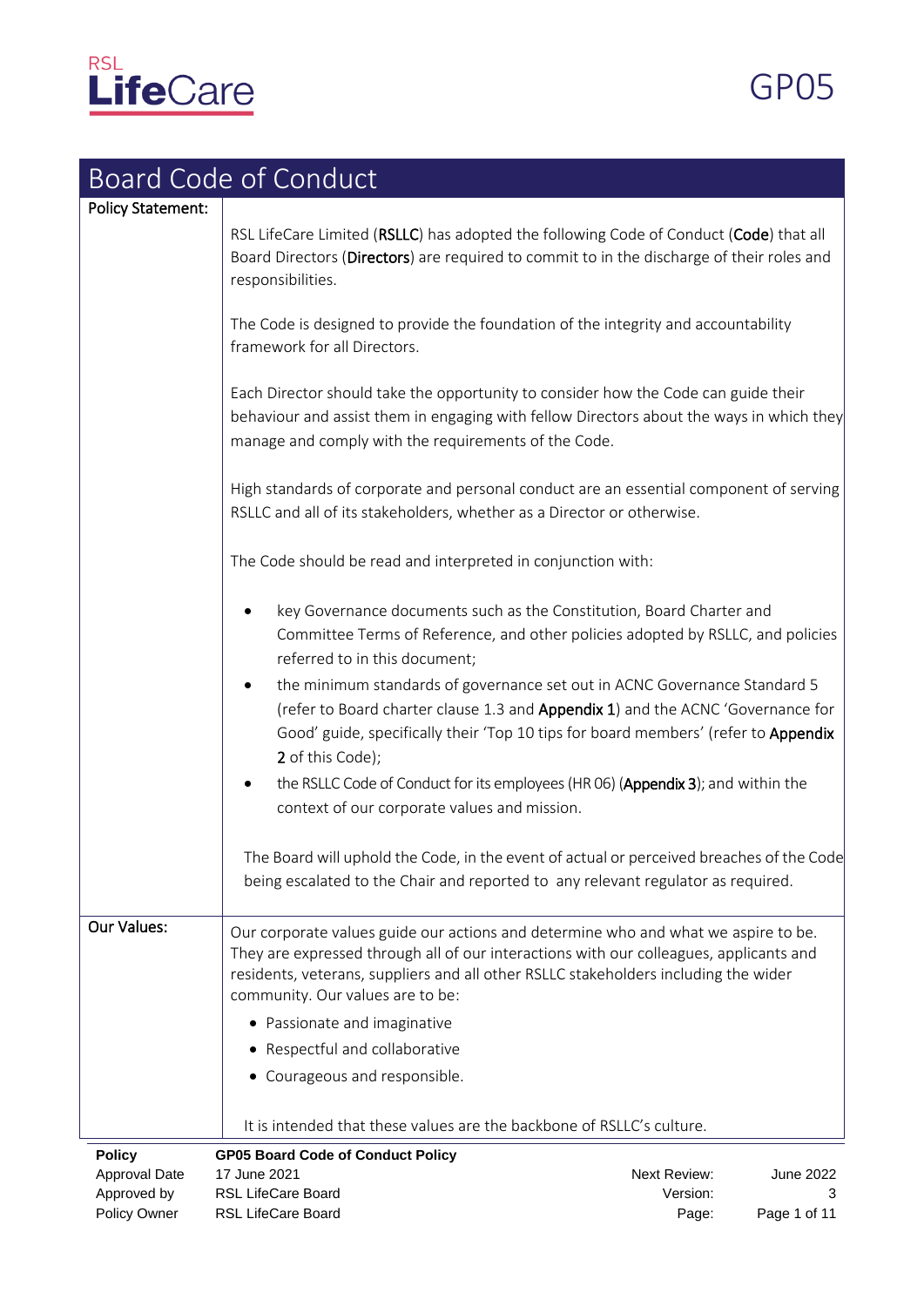

| Purpose and<br>Scope:    | The Directors are responsible for upholding the integrity of RSLLC and complying with<br>the Code.                                                                                                                                                                                                                                                                                                                                                                                                                                                                                                                                                                                                                                                                                                                                                                                                                                                                                                                                                                                                                                                                                                                                                                                                          |  |  |
|--------------------------|-------------------------------------------------------------------------------------------------------------------------------------------------------------------------------------------------------------------------------------------------------------------------------------------------------------------------------------------------------------------------------------------------------------------------------------------------------------------------------------------------------------------------------------------------------------------------------------------------------------------------------------------------------------------------------------------------------------------------------------------------------------------------------------------------------------------------------------------------------------------------------------------------------------------------------------------------------------------------------------------------------------------------------------------------------------------------------------------------------------------------------------------------------------------------------------------------------------------------------------------------------------------------------------------------------------|--|--|
|                          | All Directors are expected to adhere to the Code in the course of their duties and allow<br>it to guide their behaviour, decision making and development whilst employed at RSLLC.<br>Directors have a responsibility to act in good faith and in the best interests of RSLLC and<br>must keep these responsibilities and legal duties in mind when making decisions and<br>discharging their duties as a Director (refer to Appendix 1 and points 2, 4 and 5 of<br>Appendix 2 of this Code).                                                                                                                                                                                                                                                                                                                                                                                                                                                                                                                                                                                                                                                                                                                                                                                                               |  |  |
| <b>Policy Principles</b> | Directors have an important role in demonstrating ethical leadership, and role modelling<br>the standards of behaviour outlined in this Code for the rest of the organisation. Culture<br>comes from the top and the behaviour of Directors is a reflection of that culture.<br>Directors must demonstrate accountability for their own performance and are also<br>responsible for ensuring:<br>they set a good example of ethical behaviour, accountability and open honest<br>communication;<br>they act in accordance with, and advance, RSLLC's values;<br>they acknowledge and encourage ethical and professional work practices;<br>the systems of work and the work premises and environment are safe and<br>$\bullet$<br>free from inappropriate behaviour such as discrimination, harassment,<br>bullying and fraud and any other unlawful conduct;<br>the organisation deals with customers and clients fairly;<br>they encourage compliance with the Code and ensure that its principles are<br>$\bullet$<br>discussed regularly through meetings;<br>they take appropriate action on breaches of the Code, reporting any<br>breaches to the Chair; and<br>that any breach or potential breach is treated seriously and professionally<br>$\bullet$<br>and managed promptly and confidentially. |  |  |
|                          |                                                                                                                                                                                                                                                                                                                                                                                                                                                                                                                                                                                                                                                                                                                                                                                                                                                                                                                                                                                                                                                                                                                                                                                                                                                                                                             |  |  |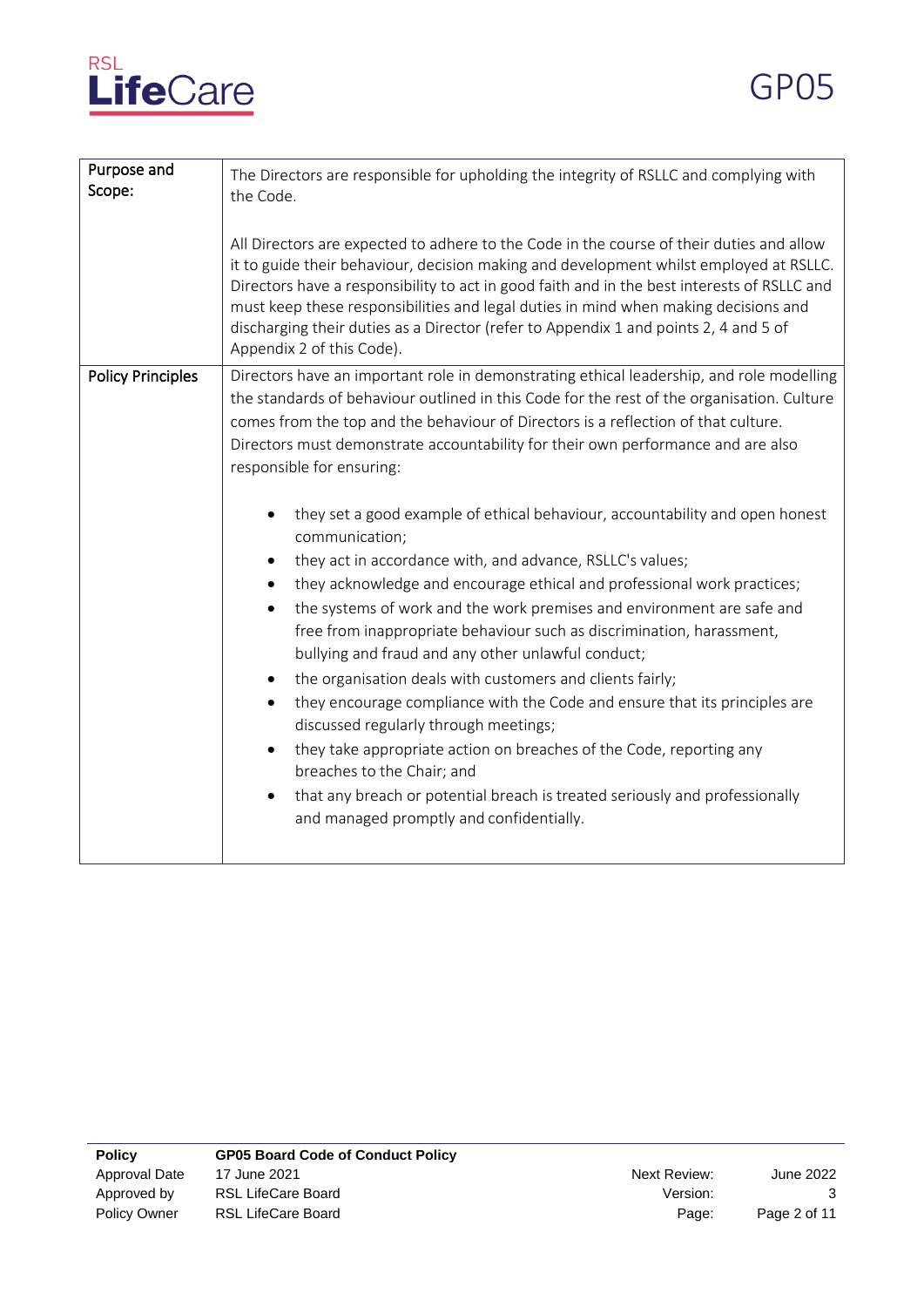

# Board Code of Conduct

## 1. Roles & Responsibilities

### 2. Professional Conduct

Directors should behave professionally in all situations and with all stakeholders, including but not limited to: each other, managers, suppliers, contractors, residents, clients, consumers and their family members, volunteers and Government agencies which RSLLC engages with.

3. Discrimination, Bullying and Harassment

RSLLC has zero tolerance for discrimination, bullying or harassment and RSLLC will ensure that all decisions and actions are free from such conduct.

Bullying and harassment are against the essence of RSLLC's corporate values and Code, and Directors must ensure their behaviour and actions do not offend, intimidate or humiliate any person they engage with in the course of discharging their role and responsibilities.

While all forms of harassment are prohibited, it is RSLLC's policy to emphasise that sexual harassment is specifically prohibited and will not be tolerated. Any Director who engages in discriminatory or harassing conduct will be immediately removed from the Board. Complaints alleging misconduct by a Director will be investigated promptly and as confidentially as possible by person(s) appointed by the Nominations Committee.

### 4. Workplace Health and Safety

Directors must adhere to the Workplace Health and Safety (WHS) policy and report any accident, near miss or injury as soon as possible.

Everyone at RSLLC is responsible for the health and safety of themselves and others. As a minimum, a Director's responsibility is to:

- a. immediately report any hazard or potential hazard to avoid a potential injury;
- b. report any injury, accident or near miss as soon as possible;
- c. complete WHS training conducted by RSLLC (or an equivalent training programme) annually (as reflected in the Board Governance Calendar).

This needs to be included in the Directors training register once completed.

| <b>Policy</b> | <b>GP05 Board Code of Conduct Policy</b> |              |              |
|---------------|------------------------------------------|--------------|--------------|
| Approval Date | 17 June 2021                             | Next Review: | June 2022    |
| Approved by   | RSL LifeCare Board                       | Version:     |              |
| Policy Owner  | RSL LifeCare Board                       | Page:        | Page 3 of 11 |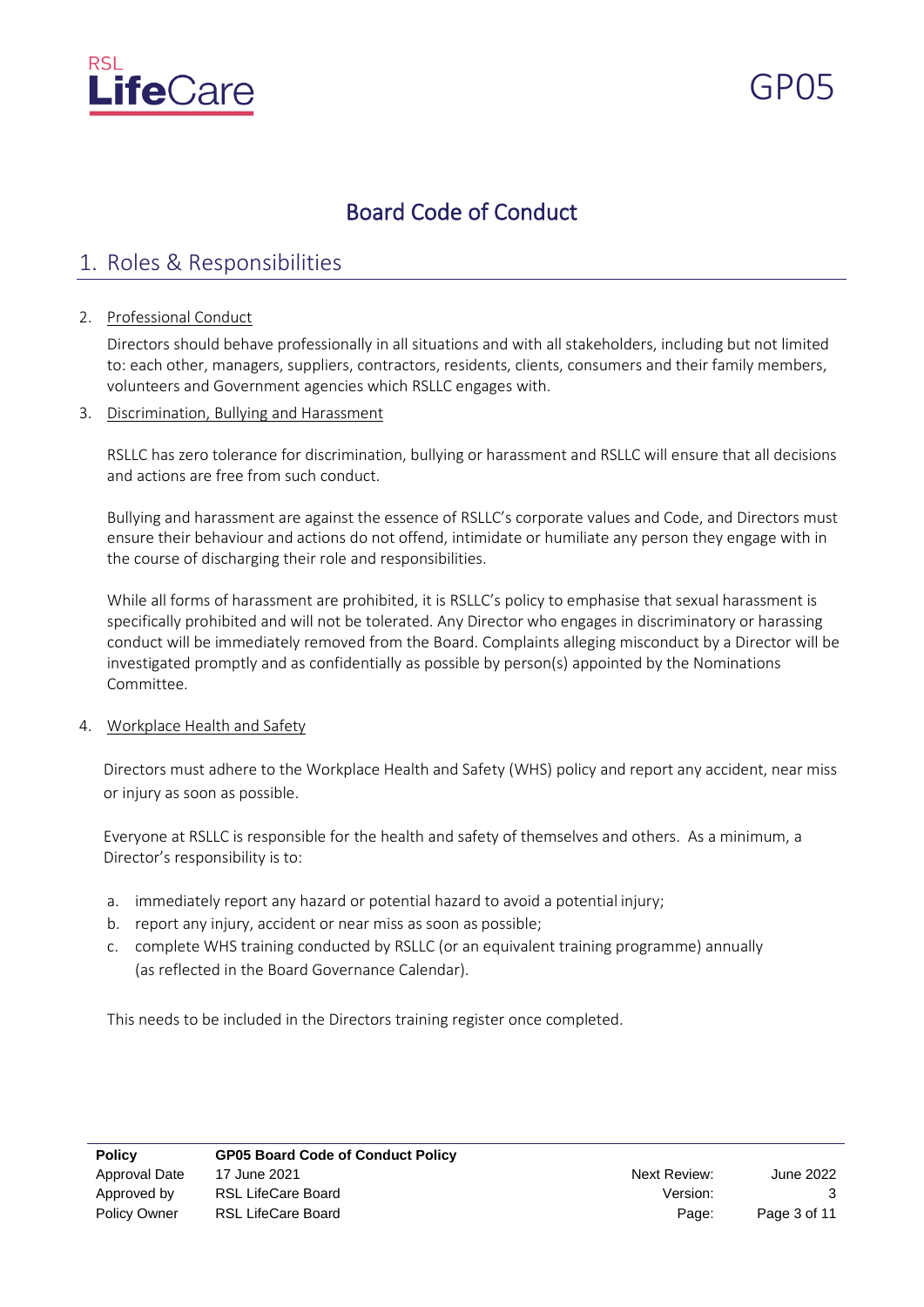

### 5. Corrupt Conduct, Gifts, Bribes and Hospitality

Directors must not participate in any activity that is fraudulent or corrupt or gives the perception of being fraudulent or corrupt, whether in connection with RSLLC or otherwise.

A Director must not solicit or accept gifts, bribes, hospitality, benefits, service or favours when the acceptance relates to their position as a Director. This may be considered corrupt conduct and certain types of corrupt conduct may amount to a breach of NSW or Commonwealth law. Please refer to the Directors Gift Policy (GP 13).

In certain circumstances, declining a gift of nominal value may cause unnecessary offence. Gifts of nominal value may be accepted if in compliance with the Directors Gift Policy (GP 13)

Everyone has a responsibility to guard against and report instances or potential instances of fraud and corruption. If a Director is not comfortable reporting to the Chair, they may consider making a report in accordance with the Whistle-blower Policy (GP 12). The Directors Gift Policy (GP 13) and Fraud Prevention Policy (GP 03) are also relevant.

### 6. Conflict of Interest

All Directors have an important responsibility to disclose actual, perceived or potential conflicts of interest in advance, in accordance with the Conflicts of Interest Policy (GP 02). It is the responsibility of each Director to ensure that any declaration of a potential conflict of interest is made in a timely manner.,

All Directors must deal and disclose appropriately with any conflicts between their personal interests and their duties as a Director, senior executive or employee.

In this way, the Register of Interests can be kept up to date and any interest dealt with appropriately in accordance with the Conflicts of Interest Policy (GP 02).

The Register of Interests will be an agenda item at every Board and Committee meeting.

All conflicts disclosed to the Board will be recorded in the minutes of the meeting in which the disclosure was made, and the minutes will also record how the conflict was managed. For reference, refer to the Conflict of Interest Policy (GP 02).

### 7. Procuring Goods and Services

Directors have an obligation to ensure RSLLC's financial affairs are managed responsibly.

In the event Directors are involved in procuring goods and services for RSLLC, they must act responsibly with RSLLC's money and ensure good value for money. Directors must follow the RSLLC Delegated Authority Policy

| <b>Policy</b>       | <b>GP05 Board Code of Conduct Policy</b> |              |              |
|---------------------|------------------------------------------|--------------|--------------|
| Approval Date       | 17 June 2021                             | Next Review: | June 2022    |
| Approved by         | RSL LifeCare Board                       | Version:     |              |
| <b>Policy Owner</b> | RSL LifeCare Board                       | Page:        | Page 4 of 11 |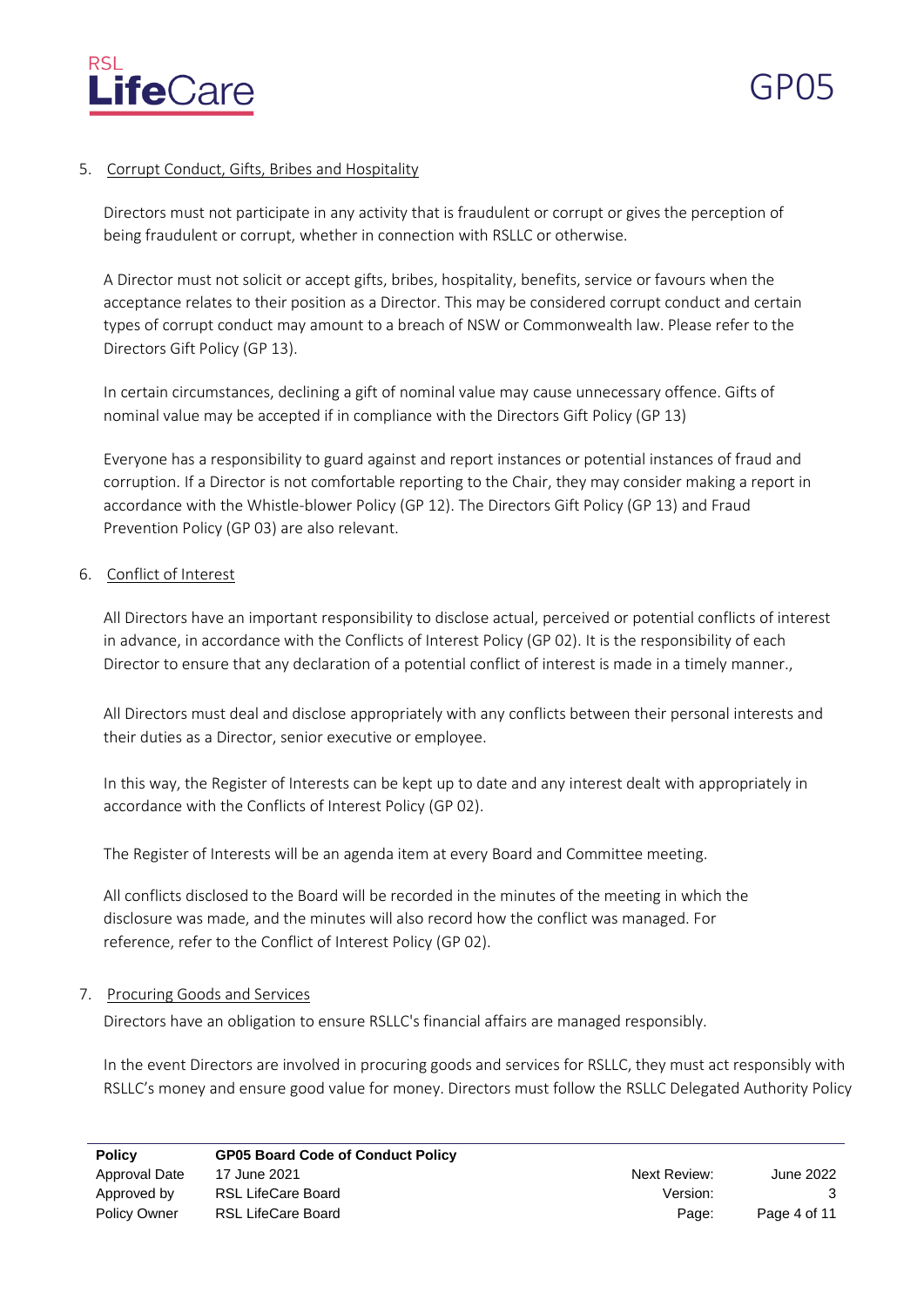



(GP 12), and procurement or purchasing policy and policies and codes relating to conflict of interest and fraud prevention.

When procuring goods and services, Directors must not take advantage of the property or any resident information of RSLLC for personal gain or which may cause detriment to RSLLC or its residents.

### 8. Privacy

All RSLLC Directors have a responsibility to:

- a. maintain the privacy of any individual's personal information they receive
- b. not to use any personal information for any purpose other than for which it was collected and/or disclosed to them
- c. not disclose any personal information to any third party except where such disclosure is permitted
- d. ensure that personal information is stored securely, and to otherwise ensure no breaches of privacy obligations under the *Health Records and Information Privacy Act 2002* (NSW) and the *Privacy Act 1988*  (Cth).

### 9. Confidential Information

Information kept by RSLLC will be kept confidential and will only be used as permitted.

Directors must not disclose company information or other information, or documents acquired through their position, except as is necessary to undertake their duties as a Director. Information which RSLLC has not released to the public via its website, the annual report, media releases etc. should be considered confidential.

Prior to disclosing information or documents to a third party, a Director should receive the express approval from the Chair or CEO.

Directors are reminded that financial, personnel and other matters concerning RSLLC, donors, staff or residents may be included in board materials or discussed from time to time. Directors should not disclose such confidential information to any third party.

### 10. Effective and Constructive Participation

Directors are expected to exercise their duties and responsibilities with integrity, collegiality and care. This includes:

- a) Making attendance at all meetings of the board a high priority (see clause 1.7.3 Board Charter, if you are unable to attend).
- b) Being prepared to discuss the issues and business on the agenda and having read all background material relevant to the topics at hand. You have an obligation to question and raise any issues of concern at the board meeting in an open and constructive manner.
- c) Cooperating with and respecting the opinions of other Directors, and leaving personal prejudices out of all board discussions.

| <b>Policy</b>       | <b>GP05 Board Code of Conduct Policy</b> |              |              |
|---------------------|------------------------------------------|--------------|--------------|
| Approval Date       | 17 June 2021                             | Next Review: | June 2022    |
| Approved by         | RSL LifeCare Board                       | Version:     |              |
| <b>Policy Owner</b> | RSL LifeCare Board                       | Page:        | Page 5 of 11 |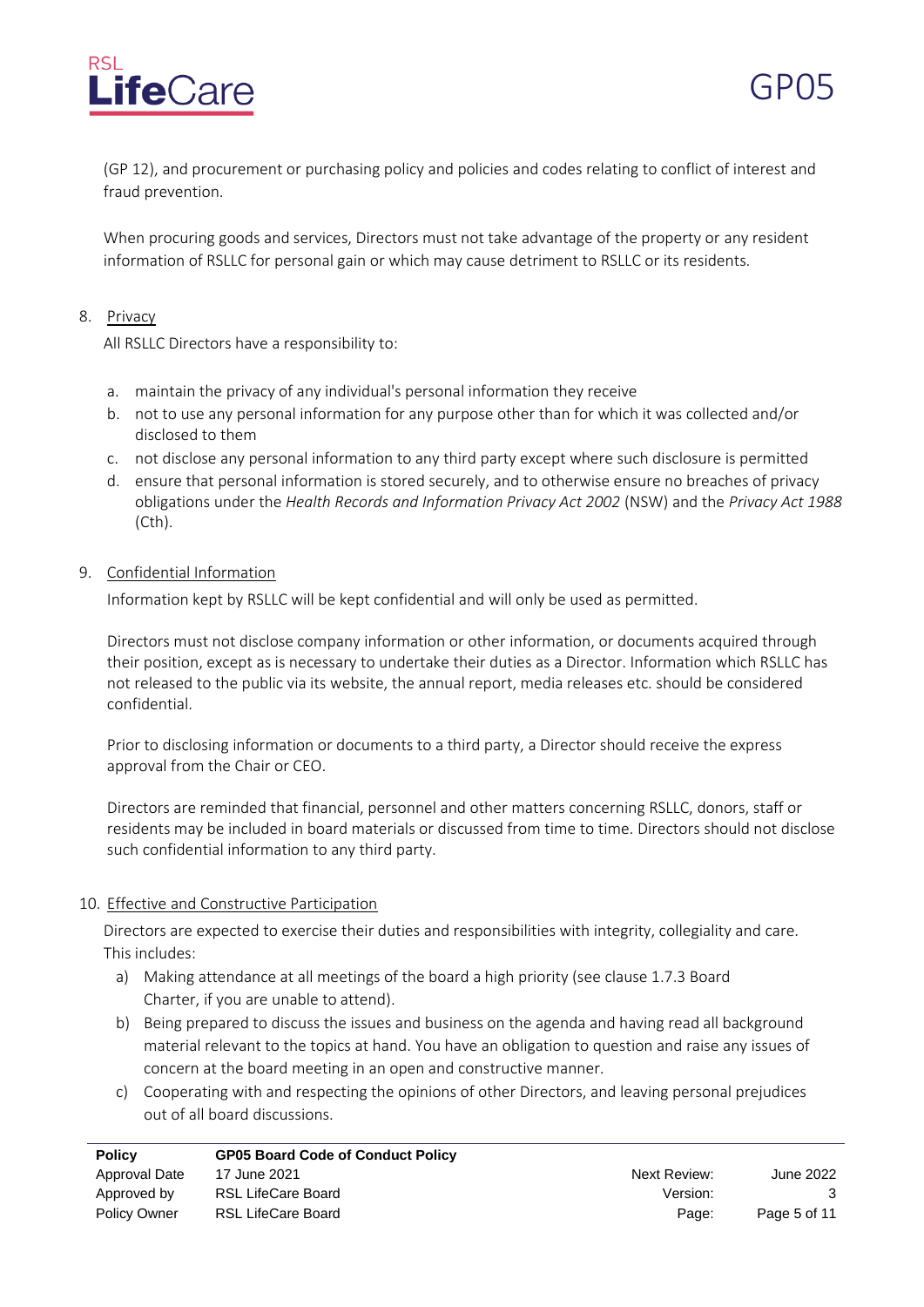



- e) Ensuring there is no advantage gained from the position of Director or opportunities arising therefrom for personal gain.
- f) Representing the company in a positive and supportive manner at all times and in all places.
- g) Showing respect and courteous conduct in all Board and Committee meetings.
- h) Refraining from intruding on administrative issues that are the responsibility of management, except to ensure your legal obligations as a Director are met, to monitor the results and ensure that procedures are consistent with applicable Board policies.
- i) Ensuring that on-going education/training is completed to ensure that your relevant industry and governance skills are kept up to date.
- j) Observing established lines of communication and directing requests for information or assistance to the CEO.

Refer to points 6, 8, 10 of Appendix 2 of this Code.

### 11. Reporting

RSLLC is subject to a variety of reporting to a variety of Government agencies such as the Australian Charities and Not for Profits Commission, Commonwealth Department of Health, the NSW Fair Trading and the Australian Tax Office.

The Board has a collective responsibility to ensure that reporting to agencies is accurate and timely*.*

### 12. Financial Stability

Every Director shares a responsibility to make sure RSLLC's finances are appropriately managed. While the Audit & Risk Committee has a key role in ensuring RSLLC's financial viability, the Board has the ultimate responsibility to ensure RSLLC's finances are managed responsibly, with adequate internal controls and reporting frameworks.

### 2. Leaving RSLLC

When a person ceases to be a Director, documents and other materials or work produced during the course of their engagement as a Director remains the property of RSLLC unless there is an agreement in writing with RSLLC to the contrary.

If a person is engaged by other companies or in other activities after their term as a Director ends, they should continue to respect the confidentiality of information gained during their time at RSLLC and not use it for personal or financial gain, or for the advantage of any third party. In addition, the person must be particularly careful to keep strictly confidential any information that relates to private and health information and return or destroy any information which they obtained from RSLLC as a result of their directorship (

| <b>Policy</b>       | <b>GP05 Board Code of Conduct Policy</b> |              |              |
|---------------------|------------------------------------------|--------------|--------------|
| Approval Date       | 17 June 2021                             | Next Review: | June 2022    |
| Approved by         | RSL LifeCare Board                       | Version:     |              |
| <b>Policy Owner</b> | RSL LifeCare Board                       | Page:        | Page 6 of 11 |

GP05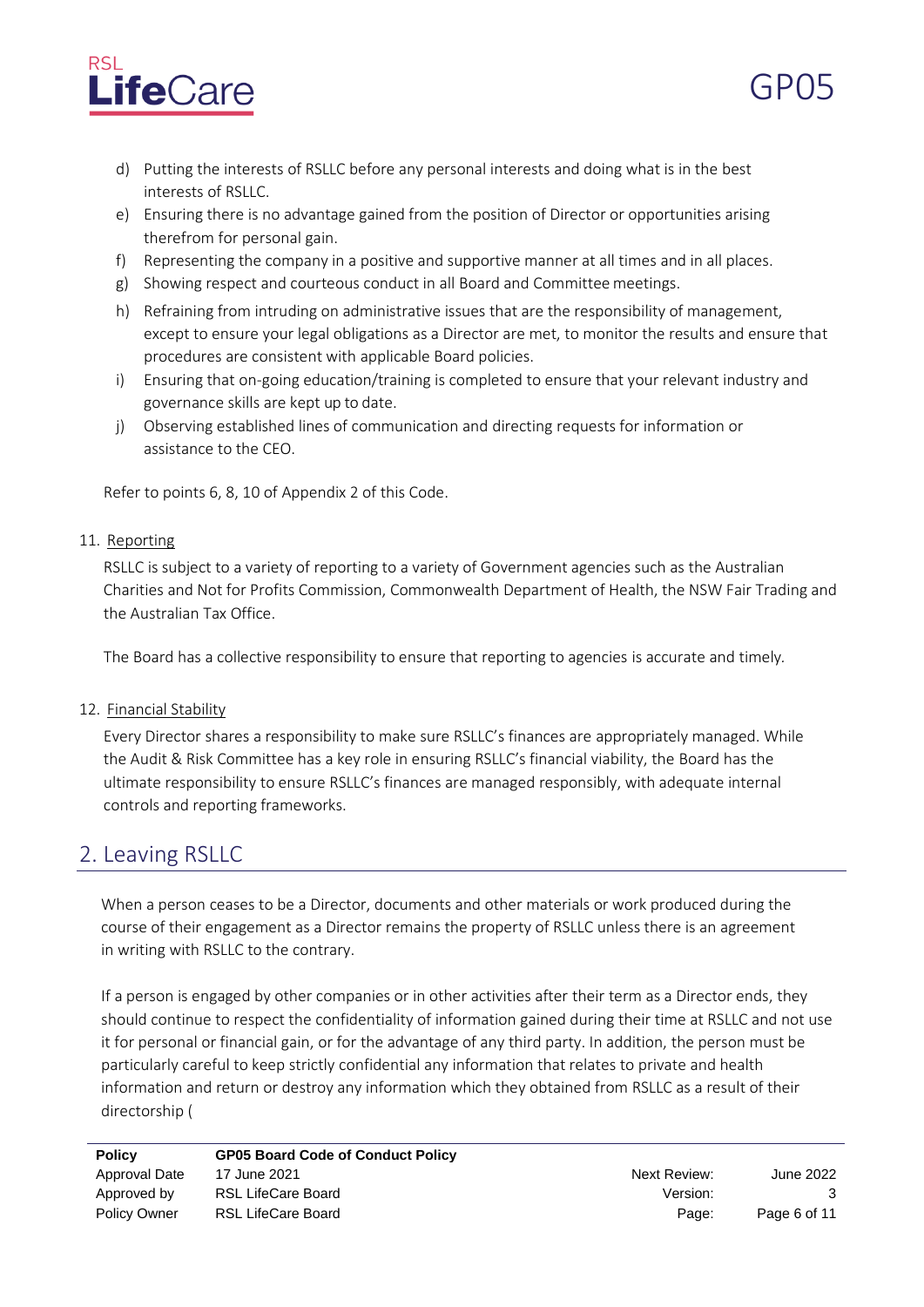



[Form of sign off when a Director comes onto the Board]

I, 1, 1, 1, 1, agree to abide by this RSLLC Code of Conduct. I understand that failure to abide by this Code of Conduct may result in my removal as a Director.

Dated:

### Code Review

This Code must be reviewed at the earlier of:

- a significant change in relevant legislation
- in the event of a significant incident concerning the subject matter of the code
- on the annual anniversary of the last review.

### Related Documents & References (internal & external)

- 1. ACNC Governance Standards [Appendix 1]
- 2. 'Top 10 tips for board members', ACNC 'Governance for Good" [Appendix 2]
- 3. Conflicts of Interest Policy (GP 02)
- 4. Directors' Gift Policy (GP13)
- 5. Delegated Authority Policy (GP 12)
- 6. Fraud Prevention Policy (GP 03)
- 7. RSLLC Code of Conduct (HR 06) [Appendix 3]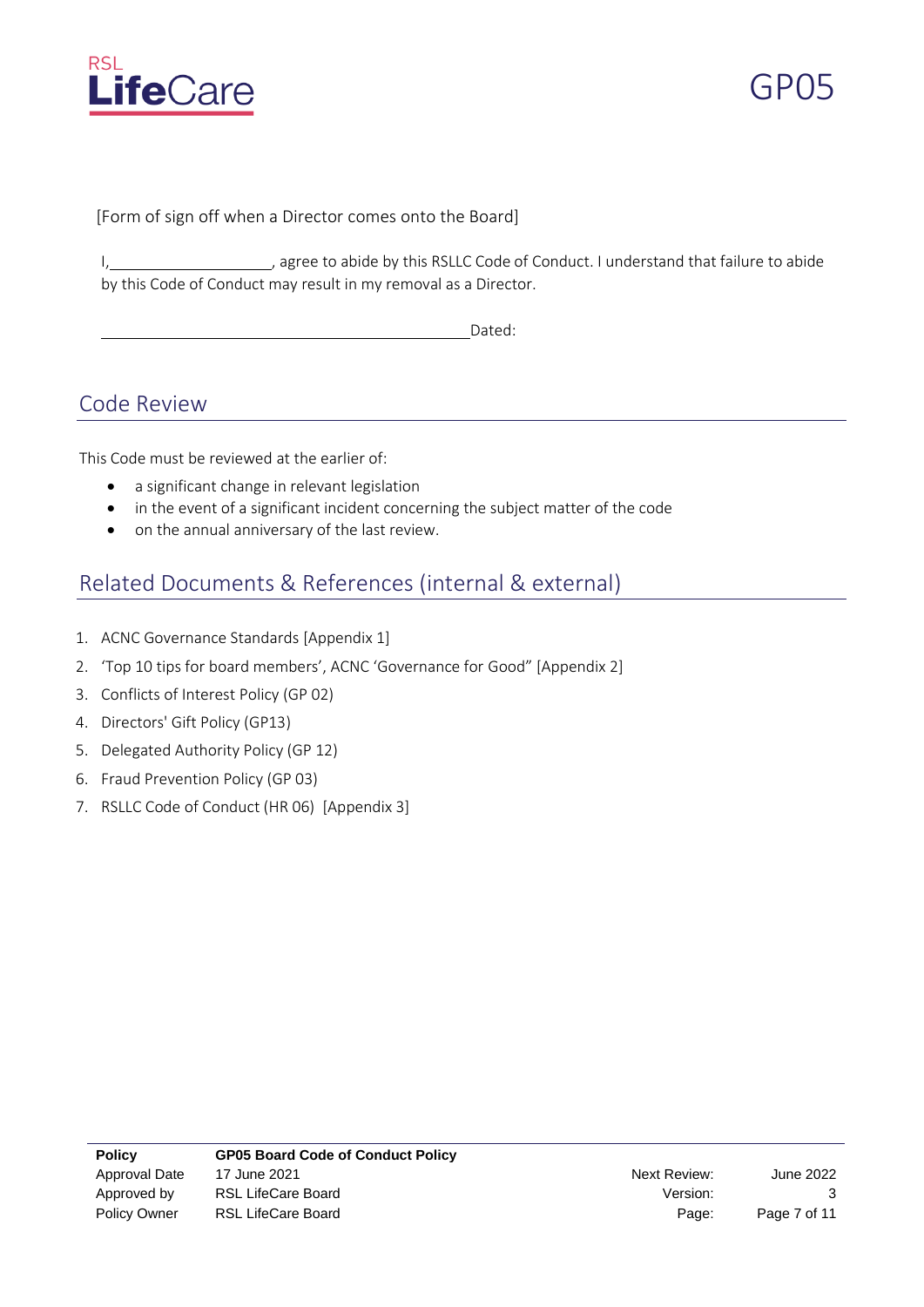

## Appendix 1 – ACNC Governance Standards

The Governance Standards are a set of six core, minimum standards that deal with how a charity is run (including its processes, activities and relationships) – its governance.

The Standards require a charity to remain charitable, operate lawfully, and be run in an accountable and responsible way. They help maintain public trust in charities and help charities continue to do their charitable work.

Because the Governance Standards are a set of high-level principles, not precise rules, a charity must decide how it will comply with them.

A charity must be able to demonstrate that the steps it has taken to comply with the Governance Standards are appropriate (considering factors such as its size, purposes and activities). For example, a larger charity or one with vulnerable beneficiaries may need to take extra steps to comply with the Standards.

Further information can be found on the ACNC website: [https://www.acnc.gov.au/for](https://www.acnc.gov.au/for-charities/manage-your-charity/governance-hub/governance-standards)[charities/manage-your-charity/governance-hub/governance-standards](https://www.acnc.gov.au/for-charities/manage-your-charity/governance-hub/governance-standards)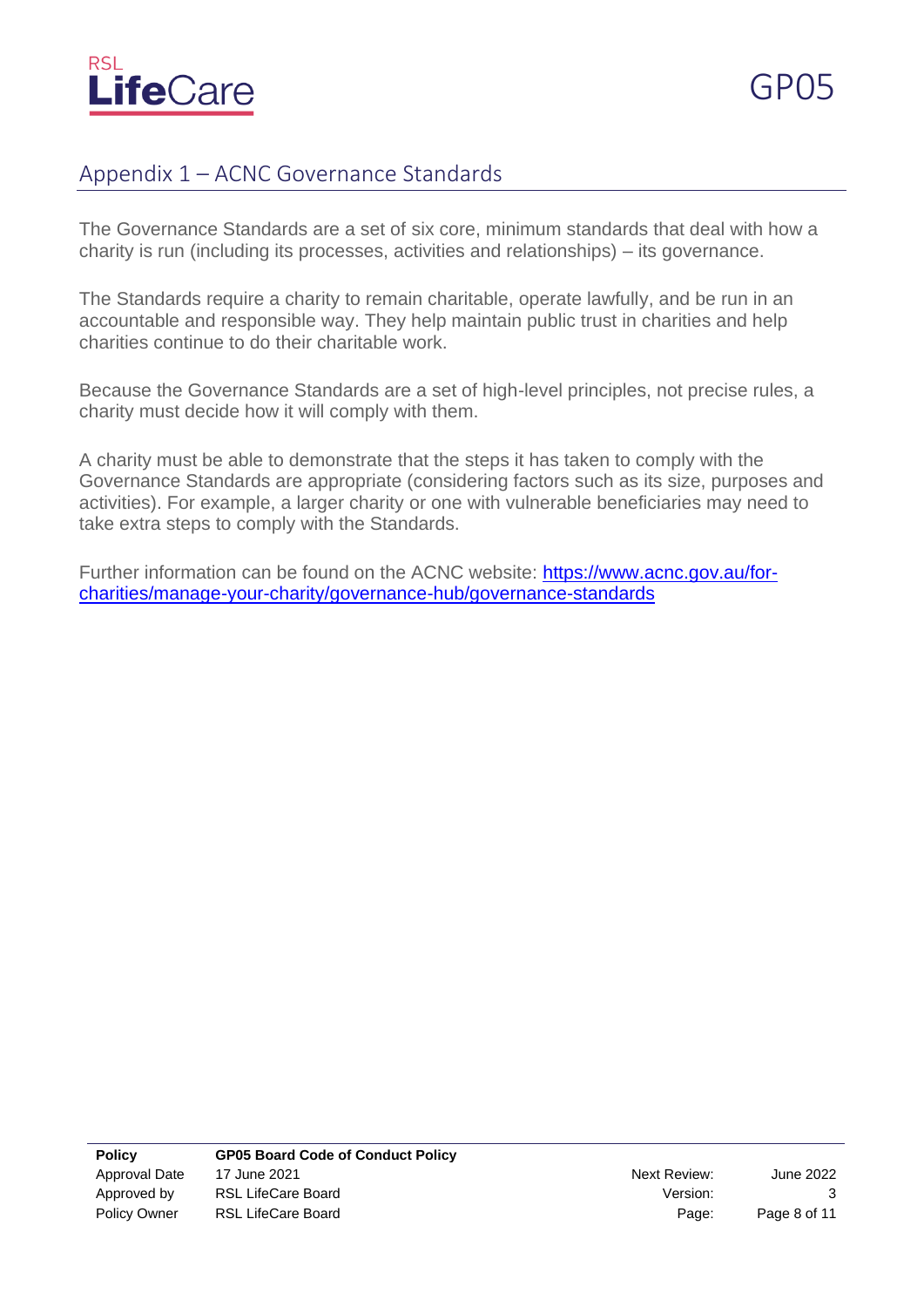

## **The Six ACNC Governance Standards**

### STANDARD 1: PURPOSES AND NOT-FOR-PROFIT NATURE

A charity must be not-for-profit and work towards its charitable purpose. It must be able to demonstrate this and provide information about its purposes to the public.

### STANDARD 2: ACCOUNTABILITY TO MEMBERS

A charity that has members must take reasonable steps to be accountable to its members and provide them with adequate opportunity to raise concerns about how the charity is governed.

### STANDARD 3: COMPLIANCE WITH AUSTRALIAN LAWS

A charity must not commit a serious offence (such as fraud) under any Australian law or breach a law that may result in a penalty of 60 penalty units (equivalent to \$12,600 as at December 2018) or more.

### STANDARD 4: SUITABILITY OF RESPONSIBLE PERSONS

A charity must take reasonable steps to:

- be satisfied that its Responsible Persons (such as board or committee members or trustees) are not disqualified from managing a corporation under the CORPORATIONS ACT 2001 (Cth) or disqualified from being a Responsible Person of a registered charity by the ACNC Commissioner, and
- remove any Responsible Person who does not meet these requirements.
- •

### STANDARD 5: DUTIES OF RESPONSIBLE PERSONS

A charity must take reasonable steps to make sure that its Responsible Persons are subject to, understand, and carry out the duties set out in Governance Standard 5.

### STANDARD 6: MAINTAINING AND ENHANCING PUBLIC TRUST AND CONFIDENCE IN THE AUSTRALIAN NOT-FOR-PROFIT SECTOR

A charity must take reasonable steps to become a participating non-government institution if the charity is, or is likely to be, identified as being involved in the abuse of a person either:

- in an application for redress made under section 19 of the NATIONAL REDRESS SCHEME FOR INSTITUTIONAL CHILD SEXUAL ABUSE ACT 2018 (Cth) (Redress Act), or
- in information given in response to a request from the National Redress Scheme Operator (Secretary of the Department of Social Services) under section 24 or 25 of the Redress Act.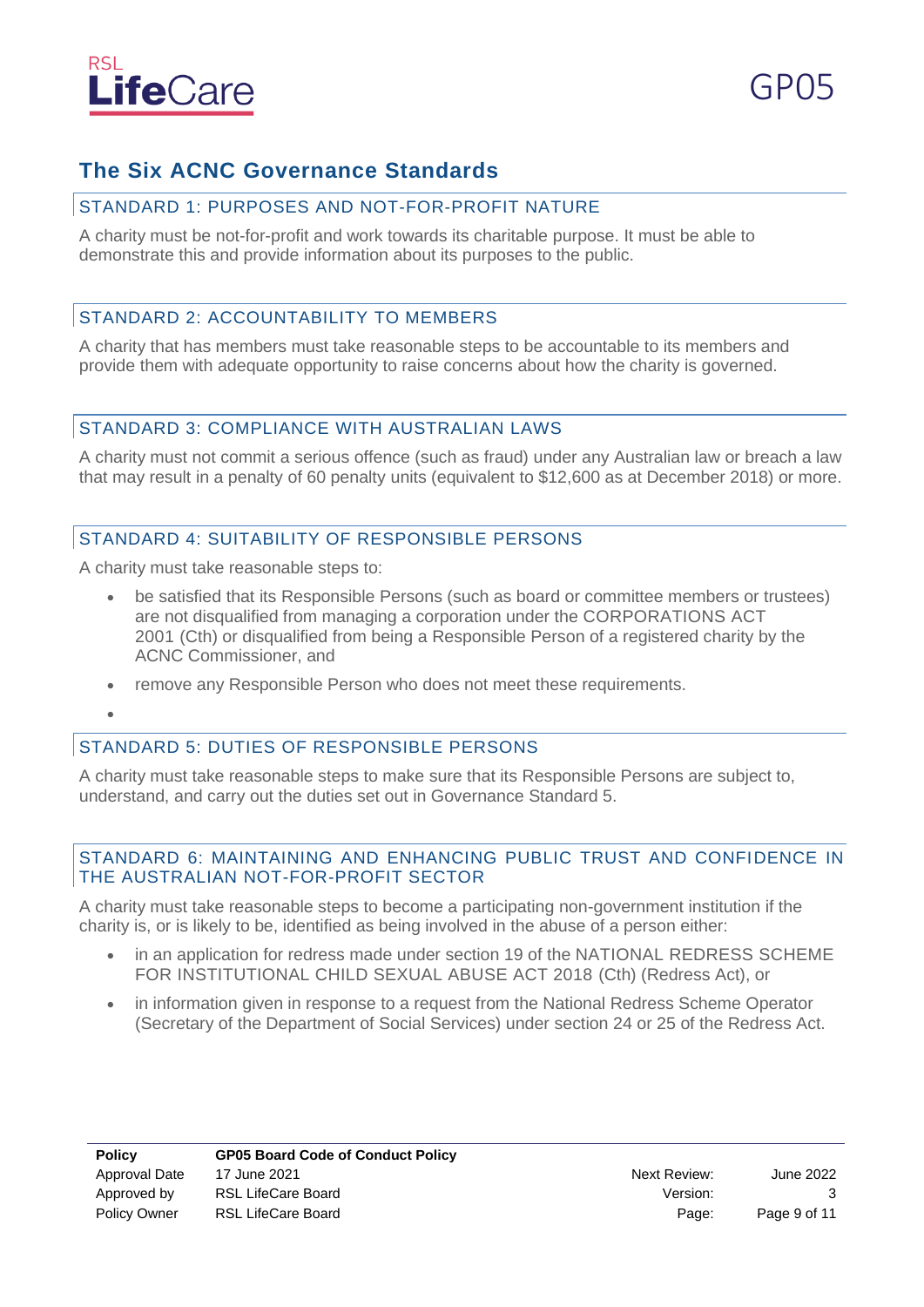



## Appendix 2 – ACNC Governance for Good: Top 10 tips for Board members



Australian **Charities** and Not-for-profits Commission

1. Know what the charitable purpose of your charity is and make sure you and your charity are working towards it - if you are unsure, ask yourself whether your actions promote your charity's charitable purpose.

2. Be clear about your role and make sure that the roles and responsibilities of everyone at your charity are well understood, whether these are volunteers, members, board members, clients or employees.

3. Understand your charity's financial position and be familiar with its financial statements - everyone on your board shares a responsibility to make sure your charity's finances are well-managed.

4. Keep your responsibilities and legal duties as a board member in mind when making decisions as a board member, particularly difficult ones.

5. Have a copy of your rules: read them, understand them, follow them and if you are ever unsure, ask your other board members or get professional advice.

6. Although board members act as a group, do not just follow the crowd. You should always do what you think is best for your charity, even if sometimes it means taking a different view to other board members.

7. Understand your charity's obligations to government agencies (such as the ACNC and other regulators) and make sure your charity is meeting them.

8. Listen to the other board members and work as part of a team. Your board shares a collective responsibility for the organisation and you should see board members as colleagues.

9. Be confident to declare and manage conflicts of interest responsibly. Most members of a board will encounter conflicts of interest and you should feel confident to handle them responsibly.

10. Always act in the best interests of your charity - as a board member you have a responsibility to put the interests of your charity above your own personal interests.